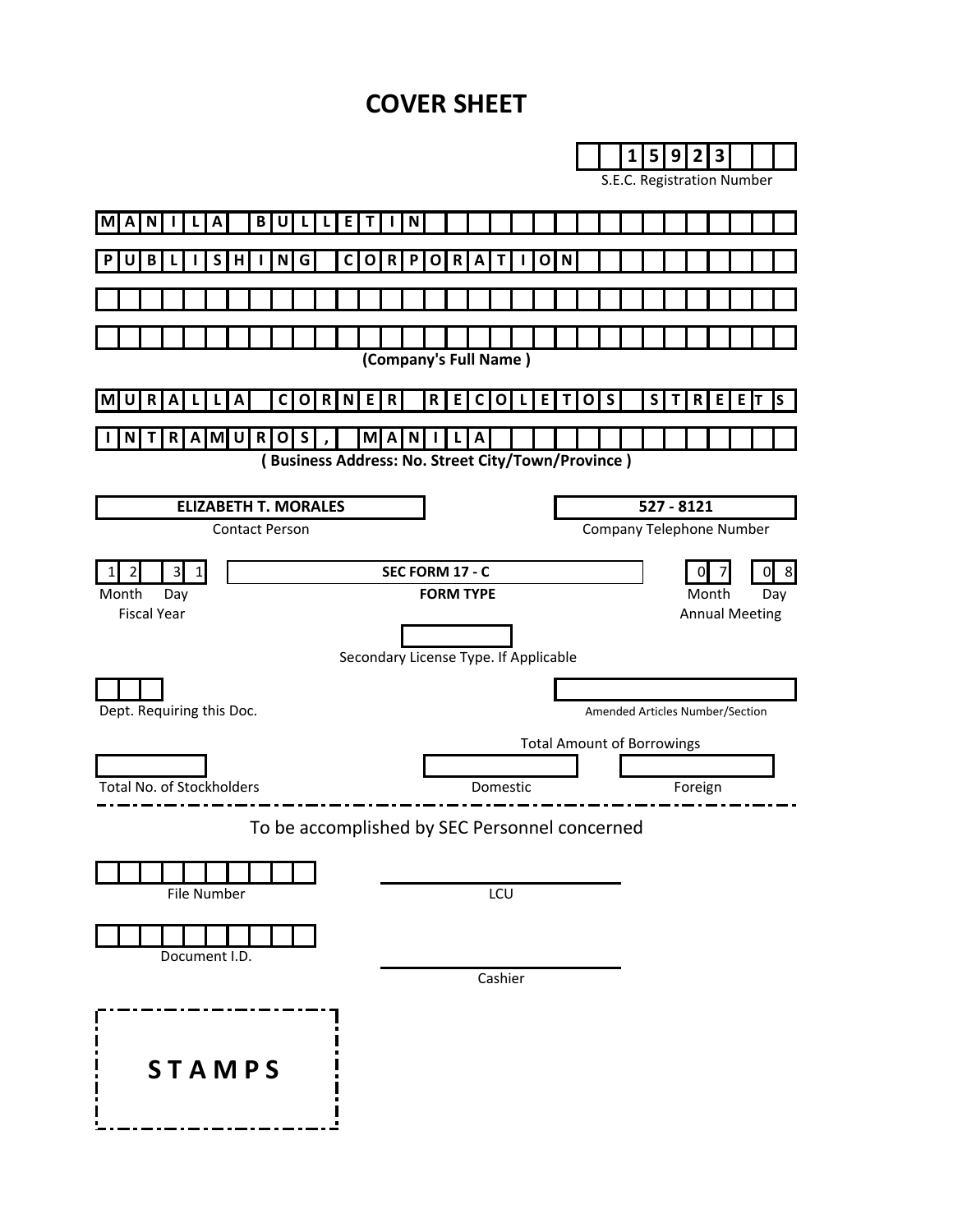# **SECURITIES AND EXCHANGE COMMISSION**

# **SEC FORM 17-C**

## **CURRENT REPORT UNDER SECTION 17 OF THE SECURITIES REGULATION CODE AND SRC RULE 17.2(c) THEREUNDER**

- 1. Date of Report (Date of earliest event reported) **June 3, 2021** 2. SEC Identification Number **15923** 3. BIR Tax Identification Number **000-746-558**
- 4. Name of Registrant **MANILA BULLETIN PUBLISHING CORPORATION**
- 5. Province, country or other jurisdiction of incorporation or organization **Philippines**
- 6. Industry Classification Code **to be provided by SEC**
- 7. Address of principal office **Manila Bulletin Bldg., Muralla cor. Recoletos Sts., Intramuros, Manila**
- 8. Registrant's telephone number **8527-8121**
- 9. Former name, former address, if changed since last report **No change**
- 10.Securities registered pursuant to Sections 8 and 12 of the SRC or Sections 4 and 8 of the RSA

Title of Each Class Number of Shares of Common Stock Outstanding and Amount of Debt **Outstanding** 

<span id="page-1-0"></span>-

#### **Common Stock 3,466,139,072 shares**

11. Indicate the item numbers reported herein: **Item No. 9.a**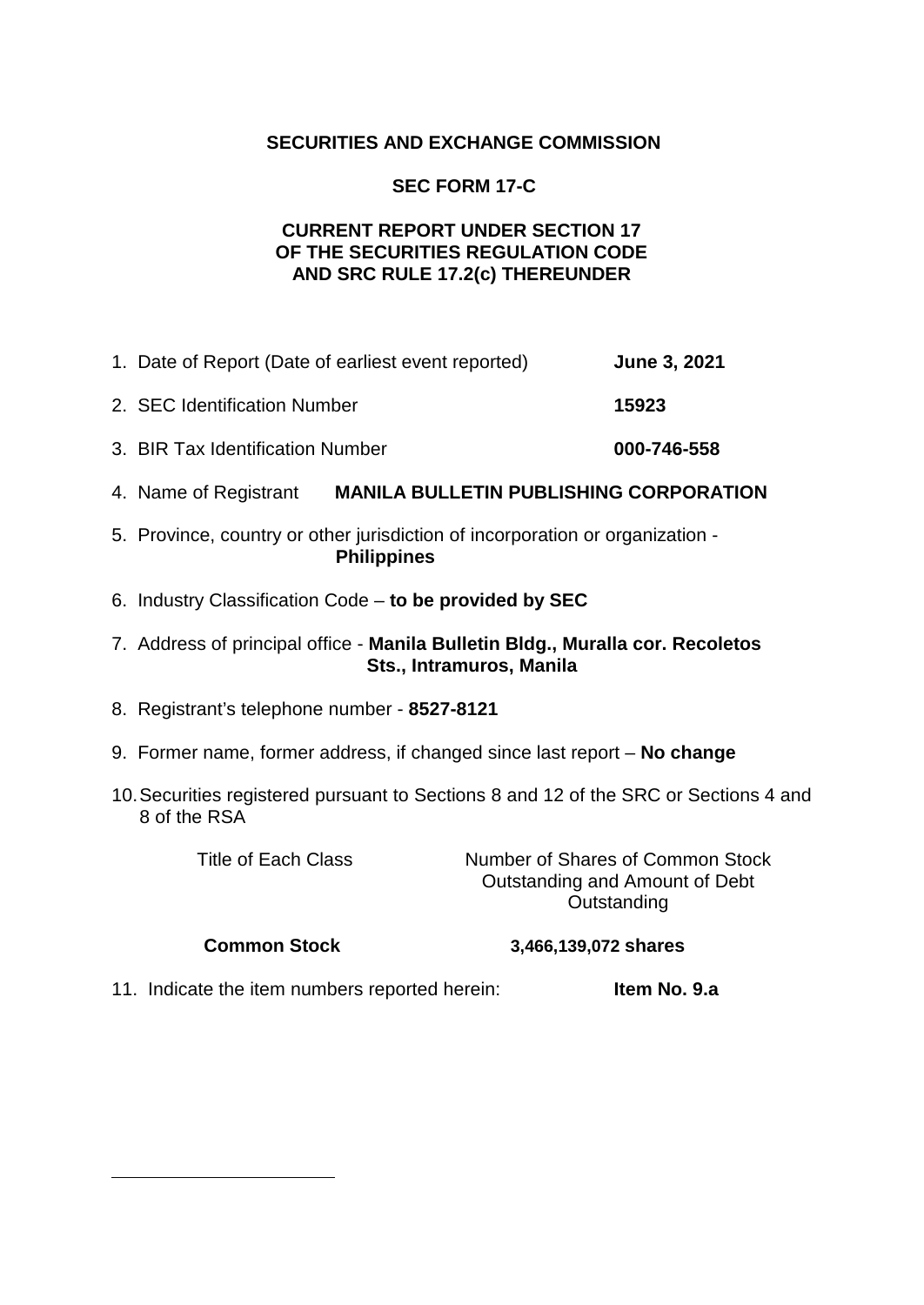#### **SEC FORM 17-C**

### **CURRENT REPORT UNDER SECTION 17 OF THE SECURITIES REGULATION CODE AND SRC RULE 17.2(c) THEREUNDER**

#### **Item 9.a Other Events**

The Board of Directors of Manila Bulletin Publishing Corporation, during its special meeting held via zoom at its principal office on June 3, 2021, authorized and approved the postponement of the Annual Stockholders' Meeting of the Manila Bulletin Publishing Corporation scheduled on the 2<sup>nd</sup> Thursday of July, 2021, as per the Company's Amended By- Laws, and the rescheduling thereof to August 12, 2021. The postponement aims to give the Corporation sufficient time to prepare for the Annual Stockholders' Meeting given the delay in the finalization of the financial reports and the restrictions brought about by the government- imposed community quarantines, giving paramount consideration to public and health safety.

#### **SIGNATURE**

Pursuant to the requirements of the Securities Regulation Code, the issuer has duly caused this report to be signed on its behalf by the undersigned hereunto duly authorized.

> **MANILA BULLETIN PUBLISHING CORPORATION** Registrant

Etwardan

 **Atty. Dylan I. Felicidario** Corporate Secretary